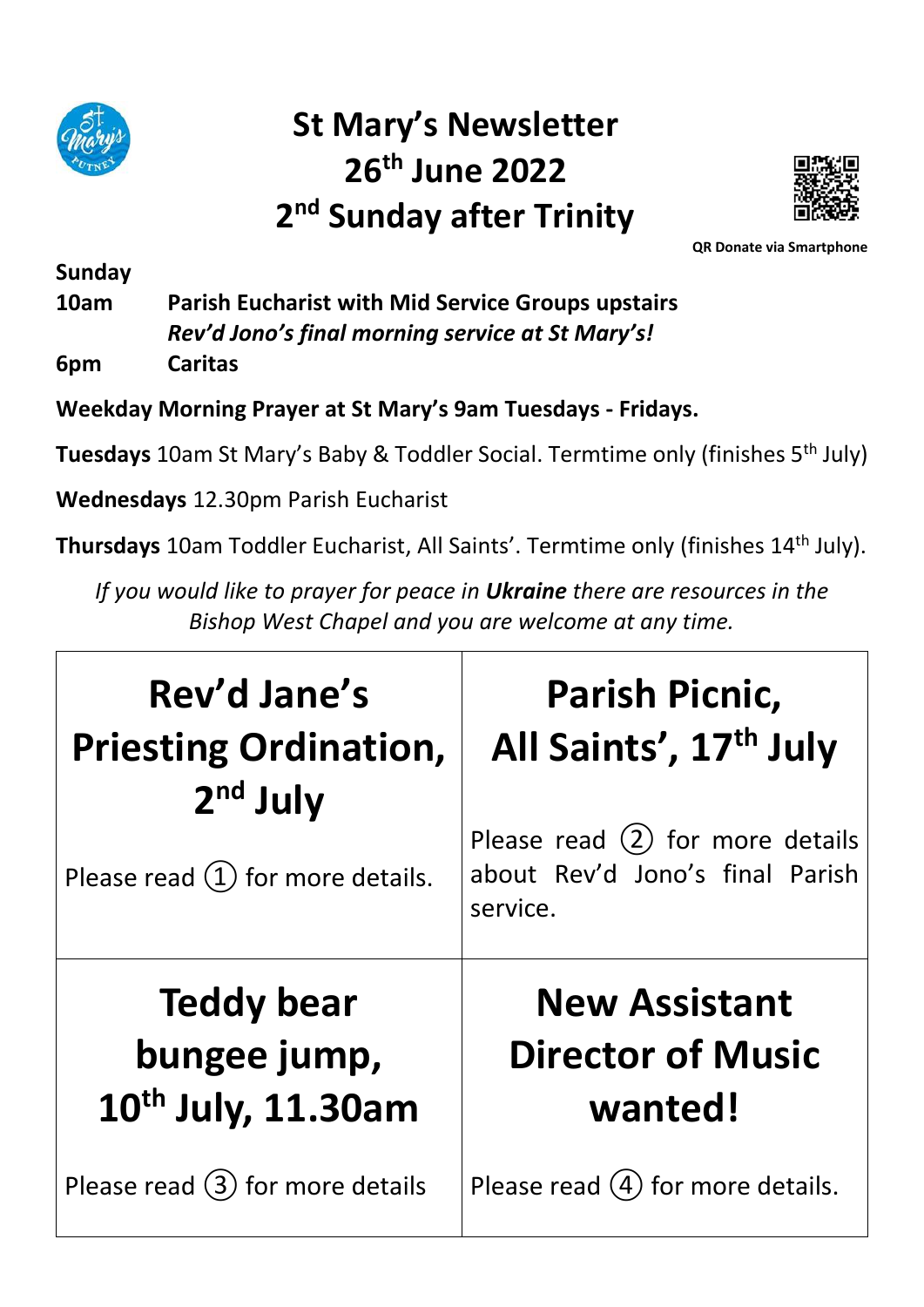① Our pioneer curate, **Rev'd Jane Andrews**, will be **ordained as a priest** by Richard, Bishop of Kingston, at **All Saints Kingston, at 11am on Saturday 2nd July**. You are more than welcome to attend, please email her for tickets [Jane.Andrews@parishofputney.co.uk](mailto:Jane.Andrews@parishofputney.co.uk) Jane's **first service presiding as an ordained priest** will be on **3 rd July, 10.30am, at All Saints', Putney**. Please do add her to your prayers as she enters this next stage in her spiritual journey.

② Our **Parish Picnic** will be on **17th July at All Saints', Putney, 11am?** Please note that as this is a joint service there will **not be a 10am service at St Mary's**. This will be our curate, **Rev'd Jono's final parish service** after serving in Putney for three years before he's **licensed on Tuesday 6th September, 7.30pm, at Christ Church, East Sheen**! Please do come along to wish him well and keep him in your prayers.

③**Teddy Bear Bungee Jump at St Mary's!** £3 a jump, certificate awarded! Bring your favourite bear or stuffed toy to the church for an amazing bungee jump off the tower. A big welcome to the All Age Eucharist service at 10am! Fizz, tea and coffee reception celebrating Rev'd Jane's First Eucharist at St Mary's and farewell to Will Mason.

④ WANTED! **New Assistant Director Music** to work with our Director of Music to develop and enrich the musical life of the church. The salary will be **up to £4,700**, depending on experience. Please send an **application form and covering letter to: Julie Craig, St Mary's Parish Church, Putney High St, SW15 1SN Or by email to: [Julie.craig@parishofputney.co.uk](mailto:Julie.craig@parishofputney.co.uk) Interviews Tuesday 5 July at the church**. **Appointment subject to safer recruitment including an enhanced DBS clearance and references.** For more info please refer to the "What's on?" post on our website.

⑤ Our **Junior Choir** will be singing on **3 rd July.** Please come along to support them!

⑥ Parishioner Sarah Tyler's **Porcupine Productions** returns to St Mary's with "Pirates of Penzance" 1<sup>st</sup> July, 7.30pm. Tickets £15 available through Eventbrite or cash on the door with a retiring collection for St Mary's.

⑦ **Theology in the Pantry** is a Christian theology discussion group meeting on Monday evenings over a glass of wine in Putney Pantry, St Mary's Church. All welcome. Contact [jennyclive@gmail.com](mailto:jennyclive@gmail.com) or 07772 512907. **Next meeting 4th July, 8pm The Life, Work and Theology of George Bernard Shaw**.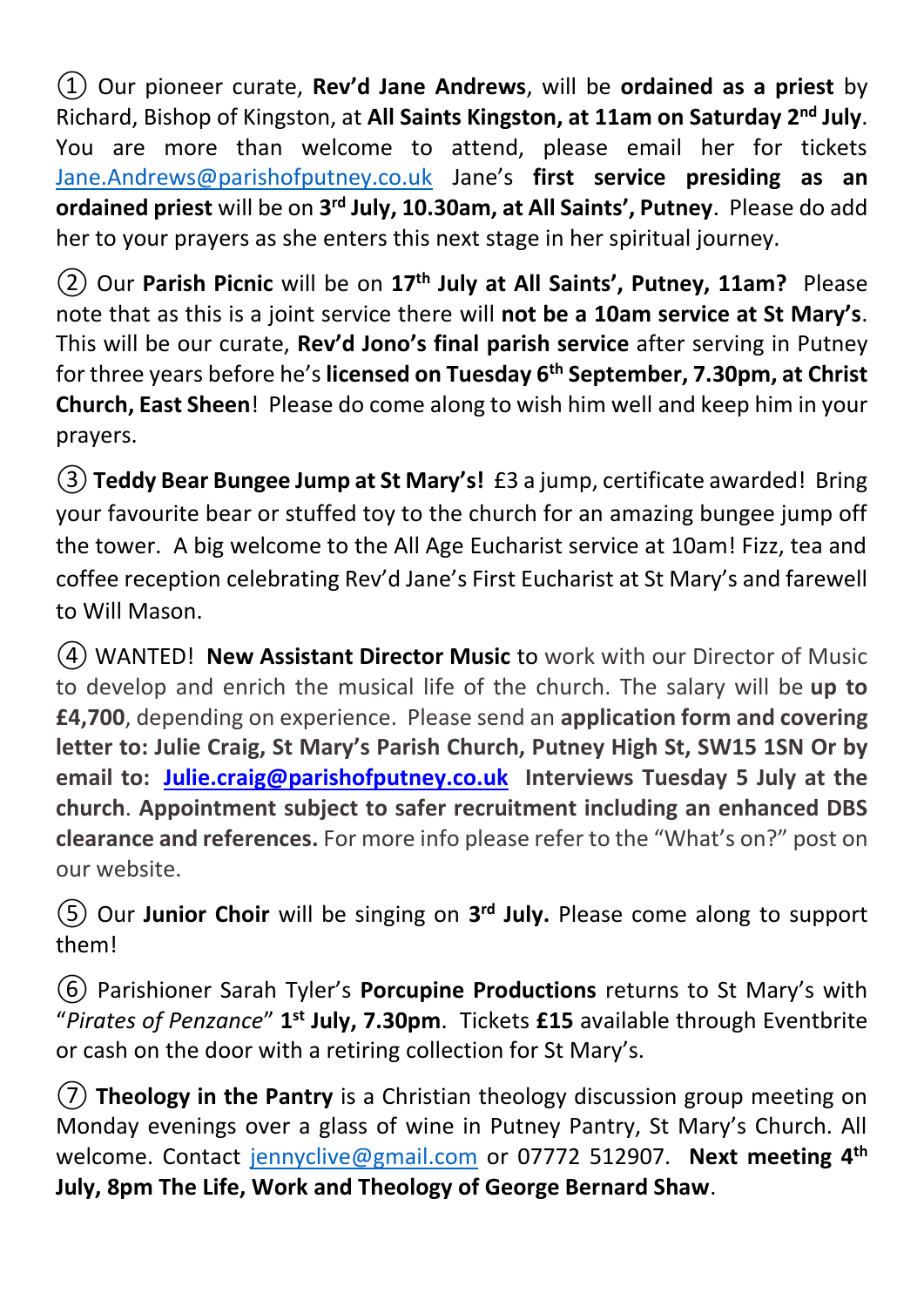⑧ **SUNDAY CRECHE Leader wanted!** After many years of amazing dedication Sophie Holdcroft is stepping down as our Sunday Creche Leader. If you are interested in taking over please contact her for more details of the role. [sophholdcroft@icloud.com](mailto:sophholdcroft@icloud.com)

#### **People to remember in our prayers**

Sebby and his parents, Isla Pearce, Tory and Douglas Millar, Sheena Stacey, Martin Smith, Priscilla Baker, Robin Dabydeen, Bryan Victor Bouch, Rosemary Lester, Gabrielle Adjei, John Deby, Ann Duvall, Rebecca Illingworth, Joy Petherbridge, Mike Glover, Graham Hallett, Rev'd Jean Wadsworth, Brian Bull, Krystyn Holloway, Alan Fleming, Rose Percival, Sandra Nicholls, Anita Curtis, Ken Taylor, Eden Blackman, Celia Boardman, Rev'd Jono Haynes, Sam Smith, Rev'd Jane Andrews, Josh Harris, Sarah Hughes.

### **Those having their Banns of Marriage read (for the first time):**

Matthew Mclintock and Caron Lawson, Huw Jones and Emily Westland, Jonathan Dower and Katie Graham, David Alty and Katharine Hosker.

**Getting baptized**: Isabel Rose

**Those getting married on 25th June**: Edward Whittaker and Hilde Metzger

### **Anniversaries of death:**

Christopher Cole, Rosemary Curtis, David Hersey, Charles MacMillian**,** Kathleen Shaw, Jennifer Nottidge, Frederick Johnston, Christopher Hamel-Cooke**,** Doon Sonachan, Freda Naylor, Lawrie Punnet, John Miller, Shirley Gibson, Keriata Cameron, John Grenfell-Shaw, Miriam Pearson.

**RIP** Besiguld Zeinali, Harry Williams.